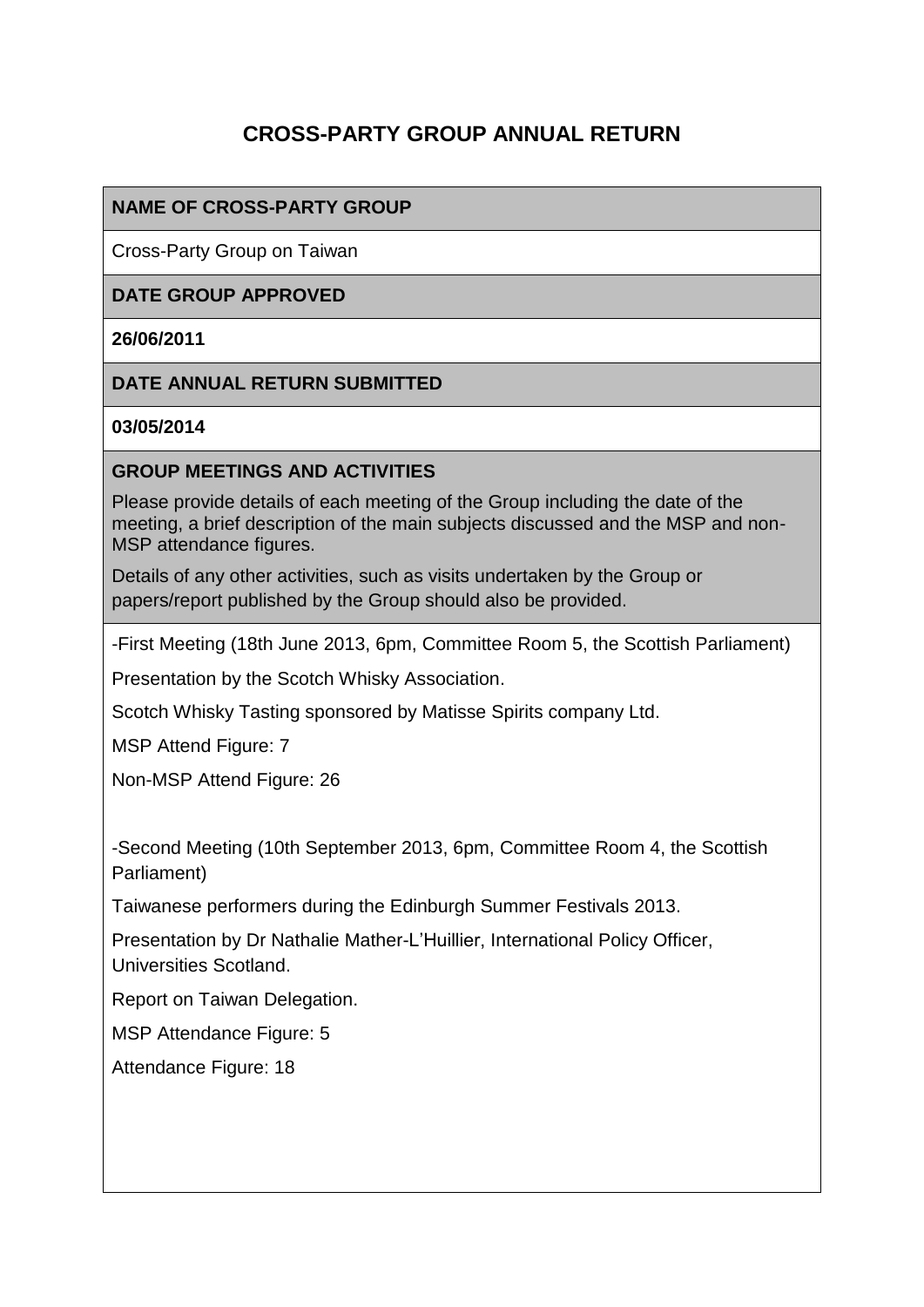-Third Meeting (4th December 2013, 6pm, Committee Room 4, the Scottish Parliament)

Presentation by Royal Botanic Garden Edinburgh.

Report on Taiwan Delegation Trip.

MSP Attendance Figure: 7

Attendance Figure: 15

-Forth Meeting (4th March 2014, 6pm, Committee Room 4, the Scottish Parliament) Presentation by Ed Payne, Head of Strategy, Scottish Development International, Scottish Enterprise, "Overview of SDI and our work in Taiwan"

An update on the cross-strait relations and tourism industry in Taiwan delivered by

Jen-Chung Su, Director General, Taipei Representative Office in the UK, Edinburgh **Office** 

MSP Attendance Figure: 6

Attendance Figure: 18

# **MSP MEMBERS OF THE GROUP**

Please provide names of all MSP members of the Group. Note that only names need to be provided, no party designation or other information is required.

Colin Keir

Margaret Mitchell

Richard Simpson

Christine Grahame

Clare Adamson

David Stewart

Jamie Hepburn

Jamie McGrigor

Jim Eadie

John Lamont

Mary Fee

Neil Bibby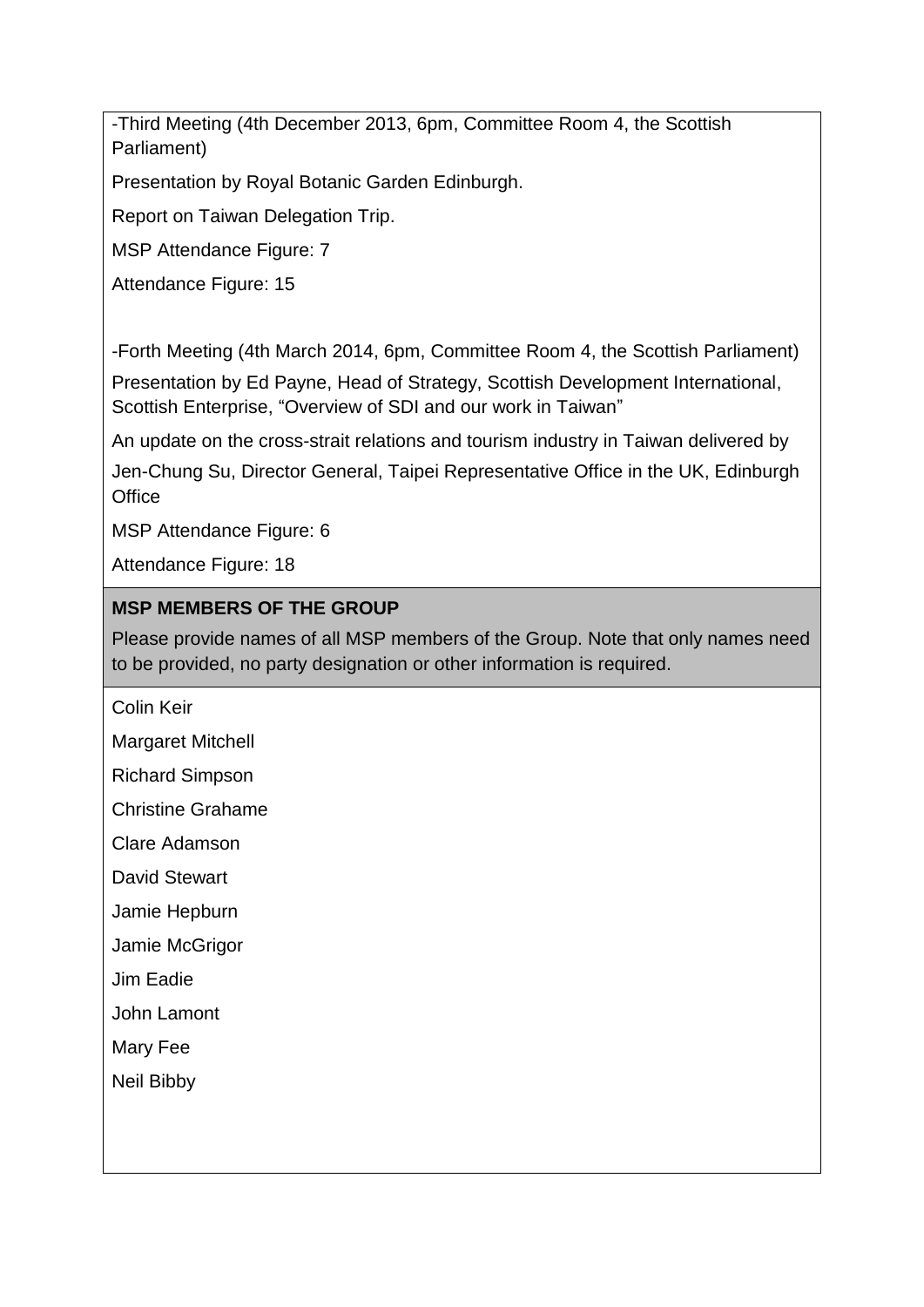# **NON-MSP MEMBERS OF THE GROUP**

For organisational members please provide only the name of the organisation, it is not necessary to provide the name(s) of individuals who may represent the organisation at meetings of the Group.

| Individuals | Hsinyen Lai - Secretary<br>Alex MacKinnon<br>Angel Lin<br><b>Brian McLeish</b><br><b>Candy Lotus</b><br>Chen Burger<br>Chen Yen Fa<br>Chia Ling Yang<br>Chimin Wu<br>Chiu Wen Hsiung<br><b>Craig Ballard</b><br>Deirdre Kinloch Anderson<br>Donald Anderson<br>Douglas Kinloch Anderson<br><b>Klaus Staubermann</b><br>Gari Donn<br>Hung-Chieh Chang<br><b>Ellie Casson</b><br><b>Emma Wheater</b><br>Eric Milligan<br>Hsien-Lin Ro<br>lan Irvin<br>lan McKee<br><b>Isabella Morton</b><br>Jack Lin<br>Jenny Chen<br>Jhenyi Wu<br>Jim Ramage<br>John Kinloch Anderson<br>John Leighton<br>Kevin McLoughlin<br>Li Feng Su<br><b>Lindsey Low</b><br>Lisa Hsu<br><b>Lord Andrew Hardie</b><br><b>Martin Bell</b><br><b>Martin Hunt</b><br>Maya Lu Luna Schumacher-Lu |
|-------------|-------------------------------------------------------------------------------------------------------------------------------------------------------------------------------------------------------------------------------------------------------------------------------------------------------------------------------------------------------------------------------------------------------------------------------------------------------------------------------------------------------------------------------------------------------------------------------------------------------------------------------------------------------------------------------------------------------------------------------------------------------------------|
|             | <b>Martino Chan</b>                                                                                                                                                                                                                                                                                                                                                                                                                                                                                                                                                                                                                                                                                                                                               |
|             | Mei Jung Fu<br><b>Michael Bates</b><br><b>Michael Clarke</b><br>Owen Kelly                                                                                                                                                                                                                                                                                                                                                                                                                                                                                                                                                                                                                                                                                        |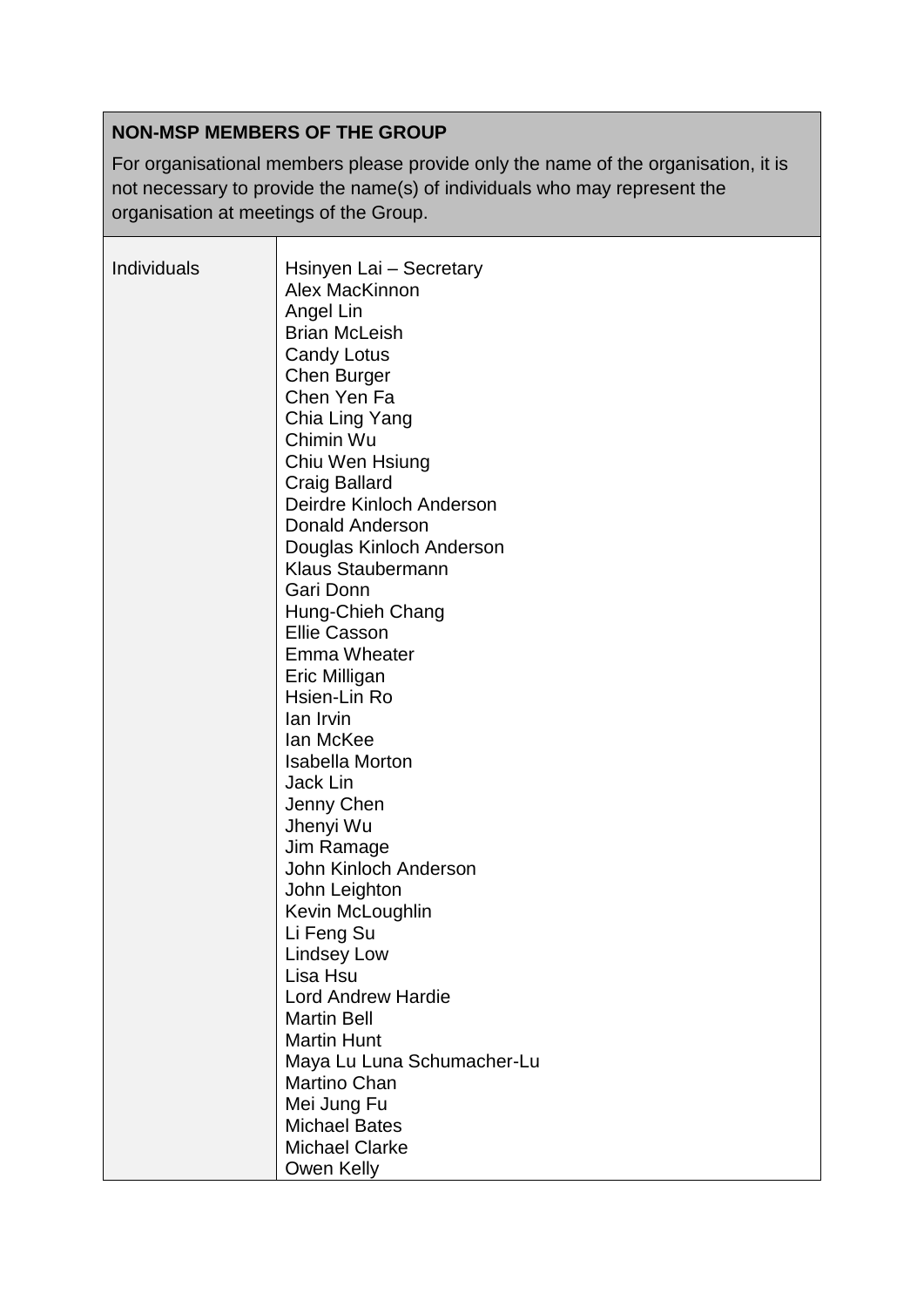|                                                                                                                                                                                                                                                                                                                                                                                                                             | Raffkas Liu<br><b>Robert Mitchell</b><br>Roger Huang<br><b>Ron Hewitt</b><br>Simon Chiu<br>Siobhan Paterson<br>Stephen Blackmore<br><b>Steve Cardownie</b><br><b>Thomas Lee</b><br>Toni Giugliano<br>Tony A.T. Shek<br>Tuang Jung Lee<br>Wei Lee Ger<br>Wei Sheng Hong<br>Wingsie Ng<br>Winston Wu<br>Yen Yi Lee<br>Yi Chiao Chung<br><b>Candy Lotus</b><br>Roger Hung<br><b>Philip Chan</b><br><b>Lindesay Low</b><br><b>Yupin Chung</b><br>Chih-Peng Lucas Kao<br>Hsiang-Mei Su<br><b>Jim Millar</b> |  |
|-----------------------------------------------------------------------------------------------------------------------------------------------------------------------------------------------------------------------------------------------------------------------------------------------------------------------------------------------------------------------------------------------------------------------------|--------------------------------------------------------------------------------------------------------------------------------------------------------------------------------------------------------------------------------------------------------------------------------------------------------------------------------------------------------------------------------------------------------------------------------------------------------------------------------------------------------|--|
| Organisations                                                                                                                                                                                                                                                                                                                                                                                                               | Taipei Representative Office in the U.K., Edinburgh Office<br><b>National Museums Scotland</b>                                                                                                                                                                                                                                                                                                                                                                                                         |  |
| <b>GROUP OFFICE BEARERS</b><br>Please provide names for all office bearers. The minimum requirement is that two of<br>the office bearers are MSPs and one of these is Convener – beyond this it is a<br>matter for the Group to decide upon the office bearers it wishes to have. It is<br>permissible to have more than one individual elected to each office, for example, co-<br>conveners or multiple deputy conveners. |                                                                                                                                                                                                                                                                                                                                                                                                                                                                                                        |  |
| Convener                                                                                                                                                                                                                                                                                                                                                                                                                    | Co-Convener: Colin Keir<br>Co-Convener: Margaret Mitchell<br>Co-Convener: Richard Simpson                                                                                                                                                                                                                                                                                                                                                                                                              |  |
| <b>Deputy Convener</b>                                                                                                                                                                                                                                                                                                                                                                                                      |                                                                                                                                                                                                                                                                                                                                                                                                                                                                                                        |  |
| Secretary                                                                                                                                                                                                                                                                                                                                                                                                                   | Hsinyen Lai                                                                                                                                                                                                                                                                                                                                                                                                                                                                                            |  |
| Treasurer                                                                                                                                                                                                                                                                                                                                                                                                                   |                                                                                                                                                                                                                                                                                                                                                                                                                                                                                                        |  |